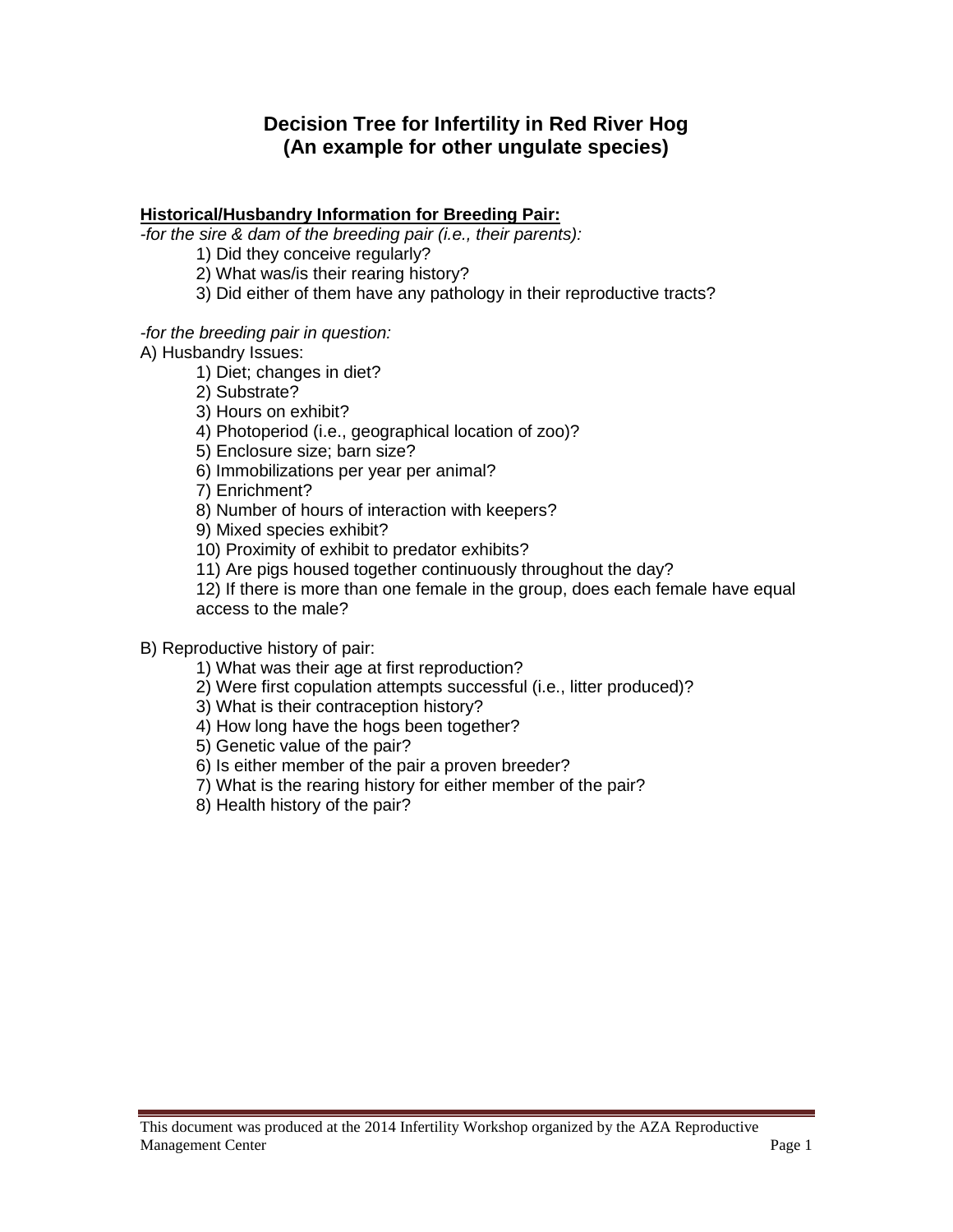## **Possible Tests and Procedures to Perform on Potentially Infertile Males**

- Physical Exam/Rectal Exam
- Semen Analysis
- GnRH challenge
- Testes ultrasound
- Accessory sex gland ultrasound
- Serum Testosterone/FSH/LH
- Thyroid Panel
- BSE
- CBC/Chem/Disease Screen
- ACTH challenge
- Mineral Screen
- Seminal Fluid Culture
- Fecal
- Urine analysis
- (Testicular Biopsy)

#### **Possible Tests and Procedures to Perform on Potentially Infertile Females**

- Physical Exam/Rectal Exam
- GnRH challenge
- Serum E2/P4/FSH/LH
- Thyroid Panel
- CBC/Chem/Disease Screen
- ACTH challenge
- Mineral Screen
- Fecal
- Urine analysis
- Uterine lavage for culture
- Transrectal ovarian ultrasound
- Laparascopy-exam oviducts
- Uterine culture/swab
- Endometrial biopsy (at estrus only because of cervical rings)

## **Treatment/Reversal for Infertility in Females Based on Diagnostic Factors**

- Failure to Cycle (ovulate): management intervention (husbandry/pheromones/weight loss), hormonal therapy, treatment of disease (pyometra)
- Failure to Fertilize/Conceive: AI, IVP, unplug blocked ducts, antibiotic therapy
- Embryo Death/Failure to Implant: synthetic progestagens, pentoxyphylene, decrease stress, decrease feed intake, uterine quieting (give single treatment of deslorelin)
- Fetal Death/Abortion: vaccination, synthetic progestagens, management/husbandry